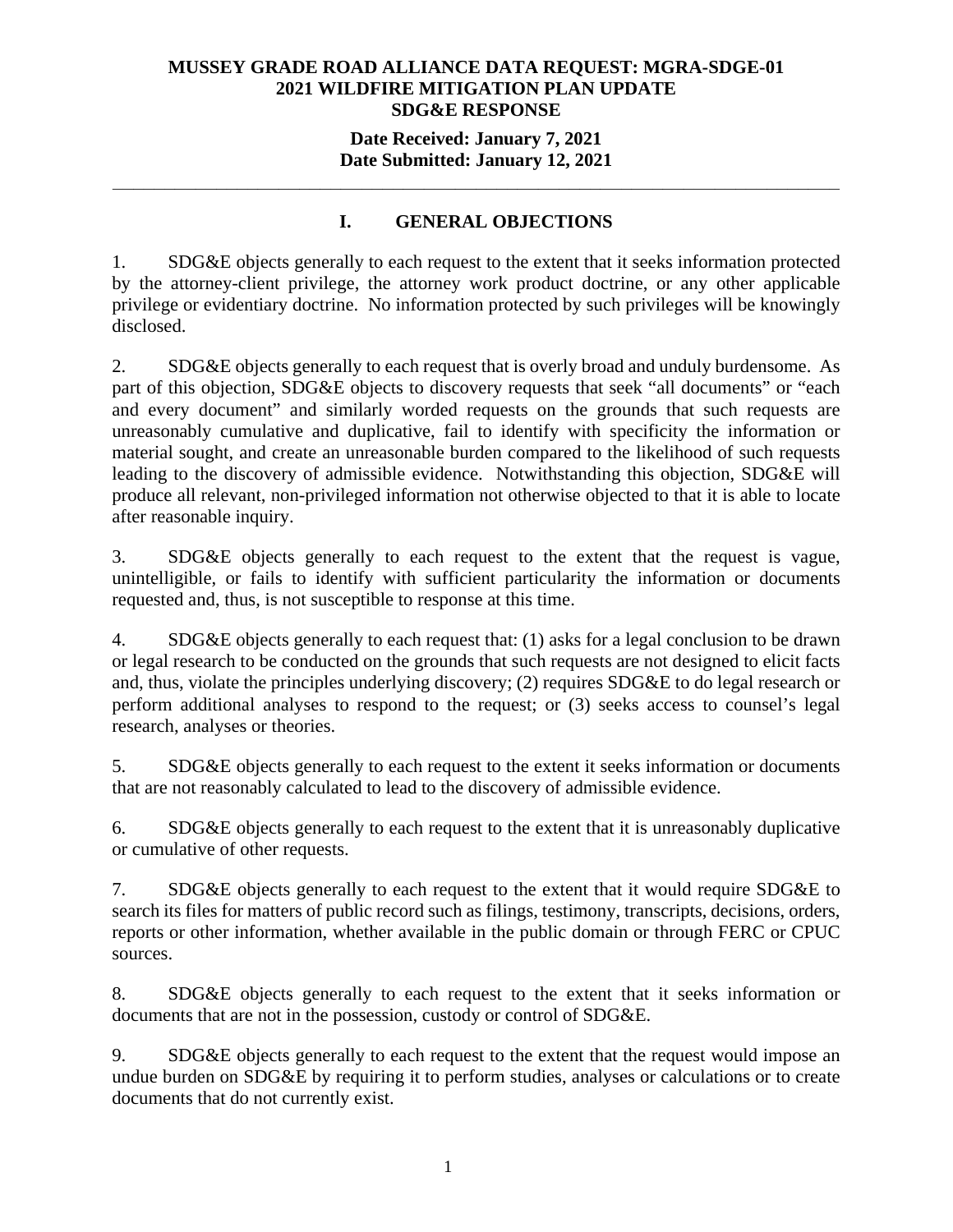## **Date Received: January 7, 2021 Date Submitted: January 12, 2021**

**\_\_\_\_\_\_\_\_\_\_\_\_\_\_\_\_\_\_\_\_\_\_\_\_\_\_\_\_\_\_\_\_\_\_\_\_\_\_\_\_\_\_\_\_\_\_\_\_\_\_\_\_\_\_\_\_\_\_\_\_\_\_\_\_\_\_\_\_\_\_** 

10. SDG&E objects generally to each request that calls for information that contains trade secrets, is privileged or otherwise entitled to confidential protection by reference to statutory protection. SDG&E objects to providing such information absent an appropriate protective order.

#### **II. EXPRESS RESERVATIONS**

1. No response, objection, limitation or lack thereof, set forth in these responses and objections shall be deemed an admission or representation by SDG&E as to the existence or nonexistence of the requested information or that any such information is relevant or admissible.

2. SDG&E reserves the right to modify or supplement its responses and objections to each request, and the provision of any information pursuant to any request is not a waiver of that right.

3. SDG&E reserves the right to rely, at any time, upon subsequently discovered information.

4. These responses are made solely for the purpose of this proceeding and for no other purpose.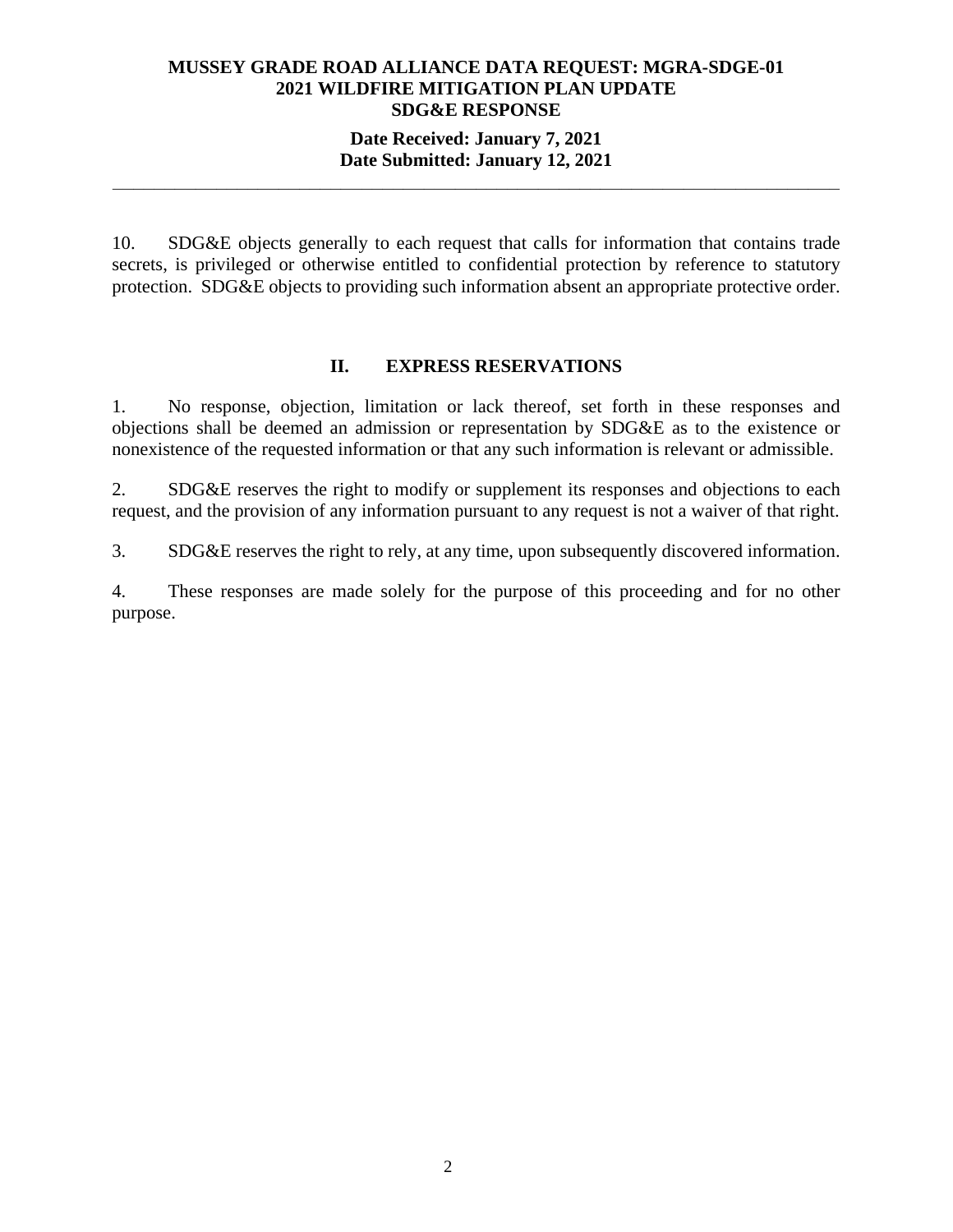## **Date Received: January 7, 2021 Date Submitted: January 12, 2021**

**\_\_\_\_\_\_\_\_\_\_\_\_\_\_\_\_\_\_\_\_\_\_\_\_\_\_\_\_\_\_\_\_\_\_\_\_\_\_\_\_\_\_\_\_\_\_\_\_\_\_\_\_\_\_\_\_\_\_\_\_\_\_\_\_\_\_\_\_\_\_** 

*Utilities are required to provide data upon request to stakeholders under WSD-001. At the request of the Wildfire Safety Division, utilities have begun to provide GIS data to WSD in geodatabase format via a secure Commission website, with updates provided as part of quarterly reports. As per WSD-011, utility data is provided in quarterly reports so that analysis can be "frontloaded" prior to the issuance of the Wildfire Mitigation Plans.1 IOUs provided GIS data to WSD in September and December 2020.* 

*This data request is being issued to SCE, PG&E, and SDG&E. Response time specified in WSD-01 is three business days, with exceptions requiring notification of the Wildfire Safety Division director.*

# **III. RESPONSES**

# **QUESTION 1:**

Please provide the most recent available geodatabase comprised of the non-confidential portion of the GIS data uploaded to the WSD website. This should contain the least the version of GIS data provided to WSD in September pursuant to the Draft WSD GIS Data Reporting Requirements and Schema for California Electric Corporations (Draft GIS Data Schema) along with any updates provided in December. Where confidential data is intermixed in tables with non-confidential data, fields containing confidential data should be left blank or removed. Confidentiality should not be applied at the feature class level.

#### **OBJECTION:**

SDG&E objects to this request on the grounds set forth in General Objection Nos. 2, 5, and 9. Subject to the foregoing objections, SDG&E responds as follows.

## **RESPONSE 1:**

SDG&E is required to submit spatial data related to its Wildfire Mitigation Plan (WMP) consistent with the Wildfire Safety Division's *Geographic Information System (GIS) Data Reporting Requirements and Schema for California Electrical Corporations* issued on August 5, 2020 (WSD schema). Due to the design limitations of the WSD's current schema, there is no process to separate confidential and non-confidential data within attributes of certain feature classes. Additional attributes stored within SDG&E's GIS data which allow for identification of confidential information (i.e., voltages of 230kV and above) are not tracked in all feature classes where transmission equipment information is tracked within the WSD schema. In these cases, once the data is loaded into the WSD schema, SDG&E can no longer distinguish between

<sup>1</sup> WSD-011; Attachment 2.1; p.  $1 -$  "Accordingly, the WSD will consider these four key elements for the 2021 WMP Update submission and review process: 1. Frontload data collection. This would extend the timeframe for WSD and stakeholder review of relevant utility data in advance of the WMP submission and review period, in addition to reducing the need for follow-up data requests. This means some data is collected prior to the annual WMP through Quarterly Reports..."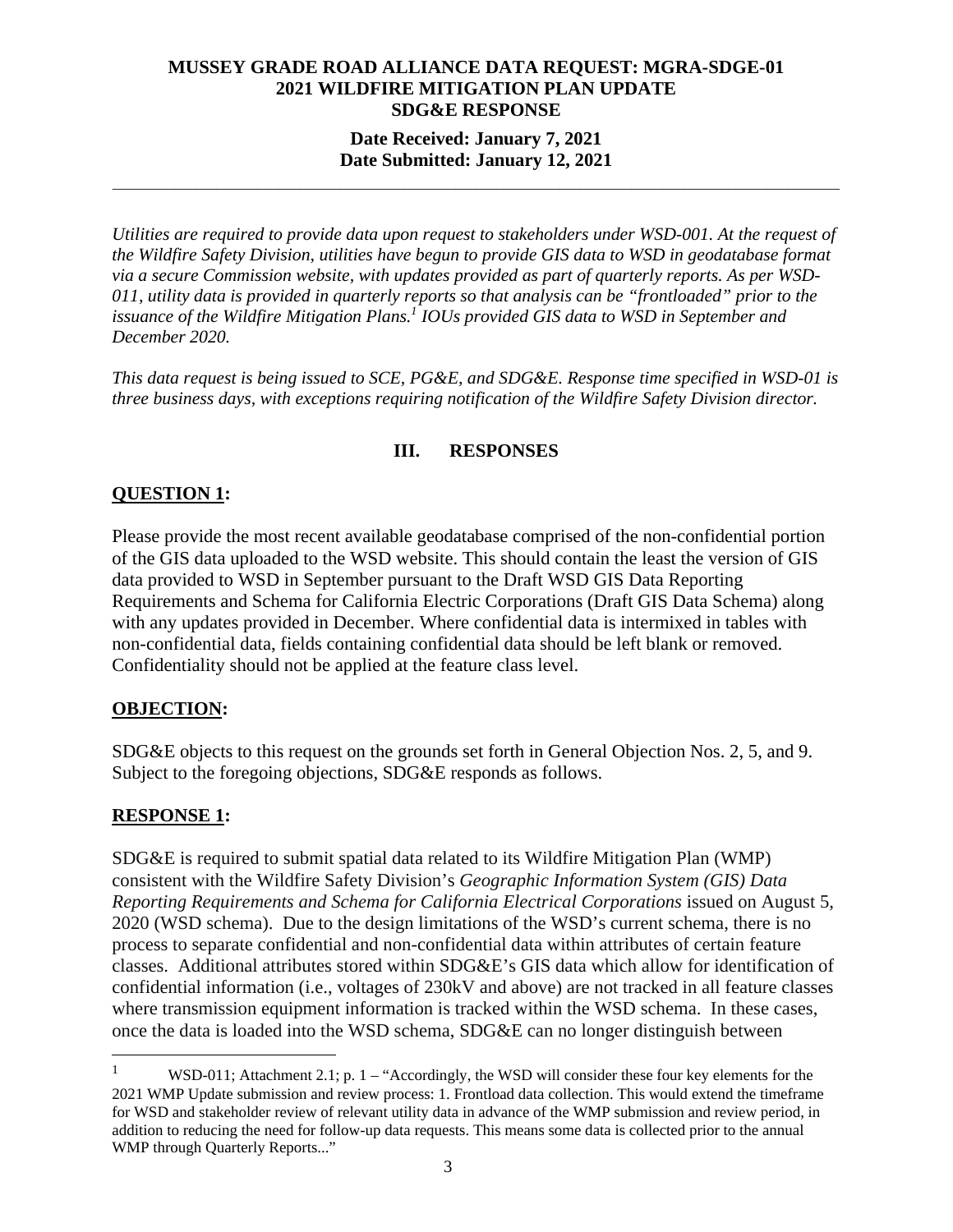## **Date Received: January 7, 2021 Date Submitted: January 12, 2021**

**\_\_\_\_\_\_\_\_\_\_\_\_\_\_\_\_\_\_\_\_\_\_\_\_\_\_\_\_\_\_\_\_\_\_\_\_\_\_\_\_\_\_\_\_\_\_\_\_\_\_\_\_\_\_\_\_\_\_\_\_\_\_\_\_\_\_\_\_\_\_** 

confidential and non-confidential data. The WSD has requested that utilities track confidentiality in a separate excel status report, which does not connect back to the geodatabase submission and therefore does not allow for filtering of confidential data within the geodatabase submission. To respond to this data request and as discussed with MGRA on January 11, 2021, SDG&E has removed all feature classes that contain confidential data, which is not able to be separated from non-confidential data.

SDG&E plans to work with the WSD on a solution to this constraint. SDG&E recommends that a confidentiality attribute be added to each feature class to allow for future filtering of confidential data from non-confidential data. This will allow the utilities to filter out confidential data without affecting non-confidential data.

Please see the attached document: MusseyGradeGIS.gdb, which is being sent via SDG&E's electronic data transfer system.